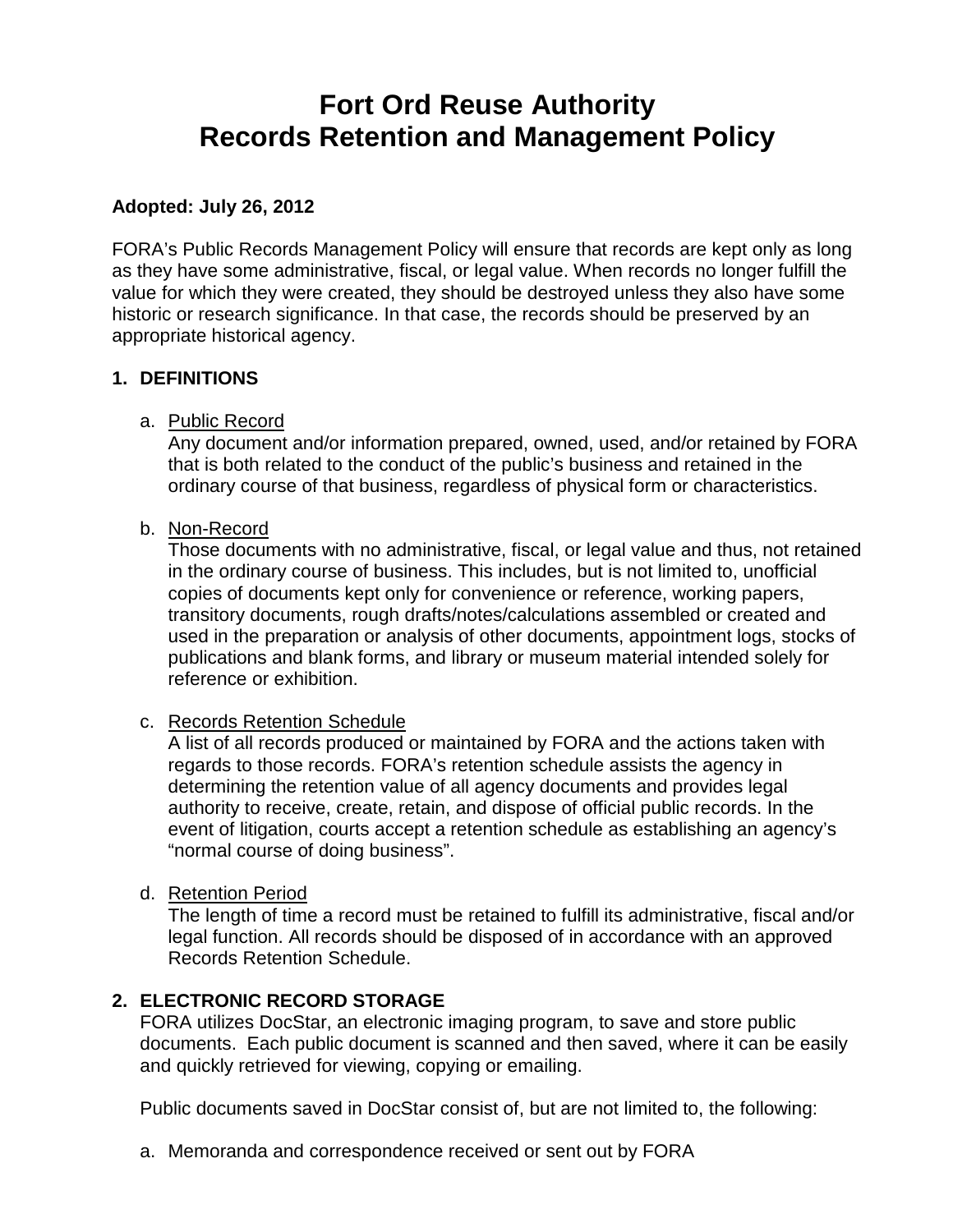- b. Public drafts of agreements and contracts
- c. Final executed documents
- d. FORA Board/Committee meeting packets, including agendas, the approved minutes and all supporting documents
- e. Land grant deeds of properties transferred to FORA and pre-recorded copies of deeds transferring properties to the receiving jurisdictions/entities
- f. Documents formerly considered as chronological files
- g. Ordinances and Resolutions

In general, it is FORA's policy to destroy the original hard copy record once it has been scanned. However, FORA maintains a number of original, fully executed documents and agreements in hard copy form. These documents are primarily land grant deeds of property transfers, milestone agreements, and other documents as may be required by banking, financing or other contracts.

## **3. DATABASES – NETWORK BACK-UP PROCEDURE**

For records retention purposes a database is an official record of the organization. Since databases change as they are updated, the retention period is established as "until superseded." This reflects that only the current version of FORA's computer database must be maintained and can be the subject of a public records request. The FORA email system and files are backed-up on a daily basis. A full System Security Backup, which constitutes a backup of all data on the server (email, files, accounting system, phone system, Community Information Center), is performed weekly to an external hard-drive. System Security Backups are transported to a secure, off-site location on a monthly basis.

#### **4. WORD PROCESSING FILES**

Many organizational documents are prepared using word processing. For records retention purposes, original notes and drafts are considered non-records or works-inprogress. These versions are destroyed and only the final approved, paper record is considered an official public record. Occasionally, when the subject matter of a draft agreement, contract or policy is deemed to be of a significant and non-transitory subject matter, drafts are retained; however, this is an exception, not the general policy.

## **5. EMAIL RETENTION**

#### a. Electronic Mail

Email correspondence is generally regarded as transitory communication, which should be routinely discarded when the transaction is complete. Depending on the content of the email, however, it may be considered public record. Employees have the same responsibilities for retaining email messages as they do for any other public record and must distinguish between records and non-record information.

#### b. Automatic Purging of Emails

The email system is a communication tool and NOT a storage mechanism. As such, all information on the email system shall be subject to automatic purging (that is, deletion) by FORA after 60 days. FORA employees are responsible for opening, retaining and ensuring proper management of emails within 60 days of receipt.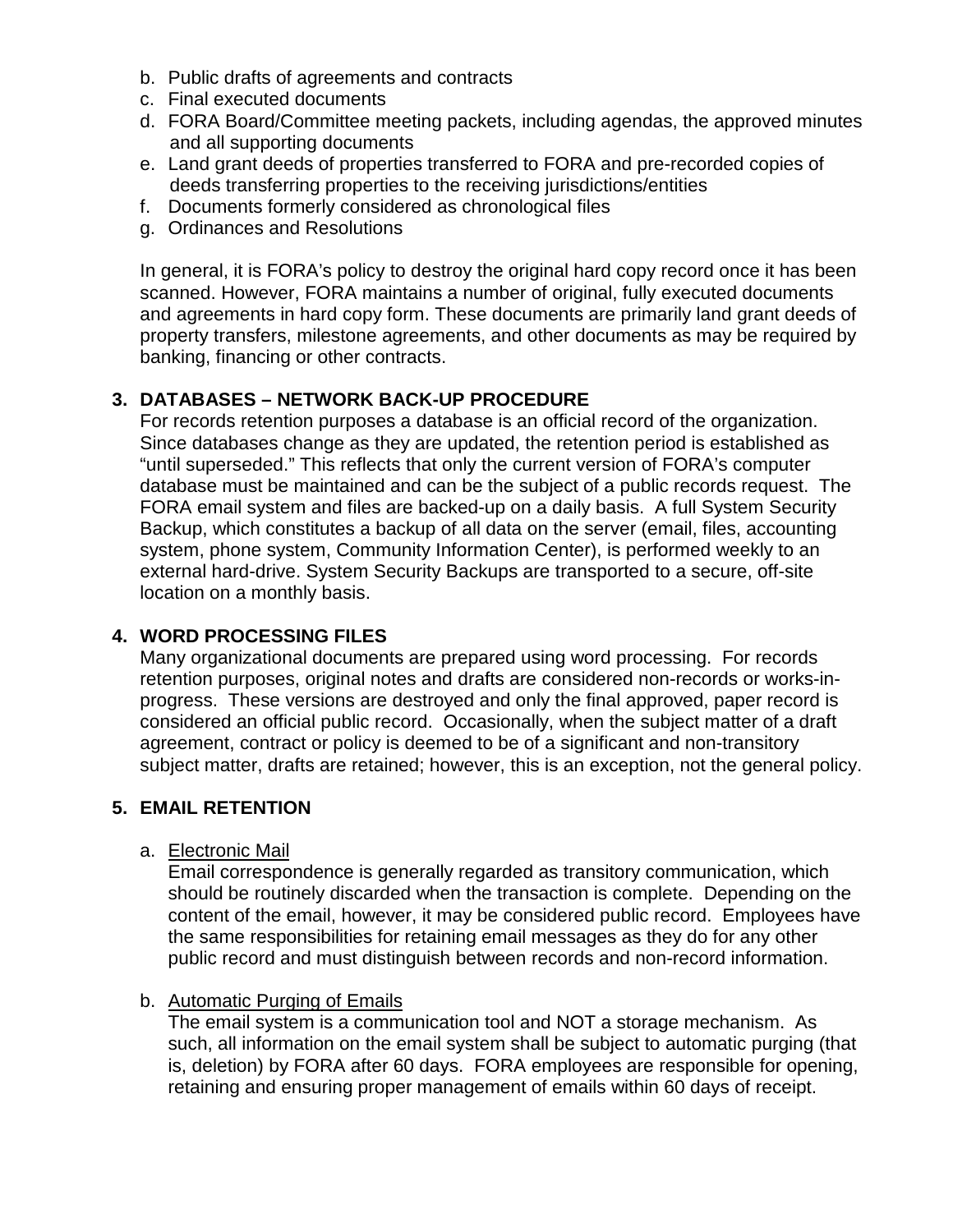#### c. Retention of Record Emails

Emails that memorialize public business should be retained. The Employee must determine whether the email is required to be retained. This determination must use the same criteria used for any other means of communication in accordance with the FORA's approved Retention Schedule. Categories of information which are typically retained by FORA include those emails that:

- i. Are required by law to be retained;
- ii. Document notice of an action or position taken, or an action or position to be taken, on behalf of FORA;
- iii. Document a transaction of business between FORA and another party;
- iv. Clarify FORA policy;
- v. Announce a decision of the FORA Board;
- vi. Describe the status of a Board approved project; or
- vii. Announce completion of an assigned task.

#### d. Responsibility for Retention

When an email originates within FORA, the sender is responsible for ensuring its proper retention. Persons responsible for a particular program or project are responsible for retaining all emails and attachments they send or receive related to that program or project. All other copies are duplicates and may be deleted. The recipient is responsible for retention of emails that originate outside FORA.

#### e. Method of Retention

If an email contains information which is "required to be retained," as described above, the Employee shall: (1) transfer the required information from the email to an appropriate public record storage system (such as printing the email on paper or saving it to file) before it is deleted or purged from the email system and (2) maintain the public record in accordance with FORA's Records Retention Schedule.

#### f. Email Attachments

Attachments should be retained or disposed of according to the content of the attachment itself, not the email which transmits the attachment. Thus, attachments should be retained separately from the email to which they are attached, if they constitute a document which the recipient or the sender would ordinarily retain in the course of business.

#### g. Legal Proceedings

Regardless of retention requirements, email and all other electronic or paper documents pertaining to threatened or actual legal proceeding must be retained until the litigation is concluded. If FORA receives a "litigation hold" or "subpoena," FORA will cease the automatic purging of emails until the litigation hold has been released.

## **6. RECORDS RETENTION SCHEDULE**

#### **Administration**

| Record Type                                   | <b>Retention Period</b> |
|-----------------------------------------------|-------------------------|
| <b>Founding Documents (Master Resolution)</b> | l Permanent             |
| Board/Committee Agendas and Packets           | Permanent               |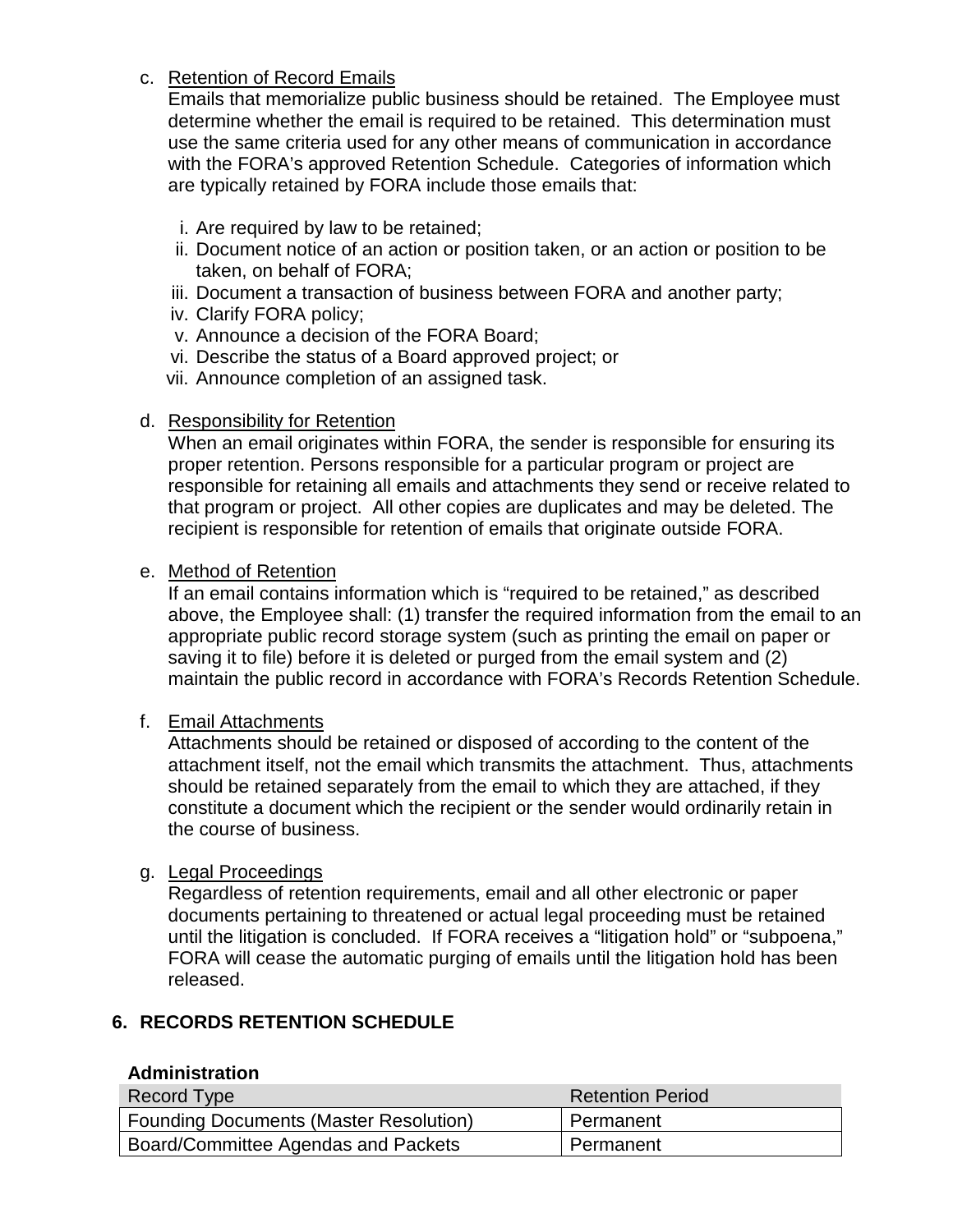| <b>Board/Committee Minutes</b>                 | Permanent                          |
|------------------------------------------------|------------------------------------|
| <b>Board/Committee Resolutions</b>             | Permanent                          |
| <b>Board Meeting Recordings</b>                | Current meeting + 1 year           |
| <b>Committee Meeting Recordings</b>            | <b>Approval of Meeting Minutes</b> |
| <b>FPPC Forms</b>                              | 7 years                            |
| Agreements/Contracts                           | Completion + 5 years               |
| Certificate of Liability Insurance             | Expiration + 1 year                |
| <b>Requests for Qualifications / Proposals</b> | Completion of work $+5$ years      |
| Correspondence, Misc                           | Current year + 10 years            |
| <b>General Admin</b>                           | Current year + 5 years             |
| Internal Documents/Memos, etc                  | Current year + 5 years             |
| Insurance                                      | Permanent                          |
| <b>FORA Publications</b>                       | Permanent                          |
| Deeds                                          | Permanent                          |
| <b>Records Retention Schedule/Policy</b>       | Until revised                      |

## **Legal**

| Record Type                              | <b>Retention Period</b> |
|------------------------------------------|-------------------------|
| <b>Legal Opinions</b>                    | Permanent               |
| <b>Law Suits/Claims</b>                  | Permanent               |
| <b>Public Records Requests/Responses</b> | Current year $+5$ years |
| Misc Legal                               | Permanent               |

## **Public Relations**

| Record Type                          | <b>Retention Period</b> |
|--------------------------------------|-------------------------|
| <b>Press Releases</b>                | Permanent               |
| <b>Public Presentations/Speeches</b> | Current year $+7$ years |
| <b>Press Clippings</b>               | Permanent               |

## **Finance**

| <b>Record Type</b>                        | <b>Retention Period</b>  |
|-------------------------------------------|--------------------------|
| <b>Accounts Payable</b>                   | Current year + 4 years   |
| <b>Accounts Receivable</b>                | Current year + 4 years   |
| <b>Audit Reports/Financial Statements</b> | Permanent                |
| <b>Bank Statements</b>                    | Current year + 4 years   |
| <b>Budgets</b>                            | 5 years                  |
| <b>General Ledger</b>                     | Permanent                |
| <b>Bonds (Account Statements)</b>         | Completion $+4$ years    |
| Form 1099 Reports                         | 7 years                  |
| Form W-2 Reports                          | 7 years                  |
| <b>Investment Records</b>                 | Permanent                |
| Loan Records                              | 4 years after settlement |
| Payroll                                   | Current year + 6 years   |
| <b>CalPERS Reports</b>                    | Current year + 6 years   |
| <b>Deferred Compensation Reports</b>      | Current year + 6 years   |
| <b>Employee Time Sheets</b>               | Current year + 4 years   |
| <b>Workers' Compensation Reports</b>      | 7 years after settlement |